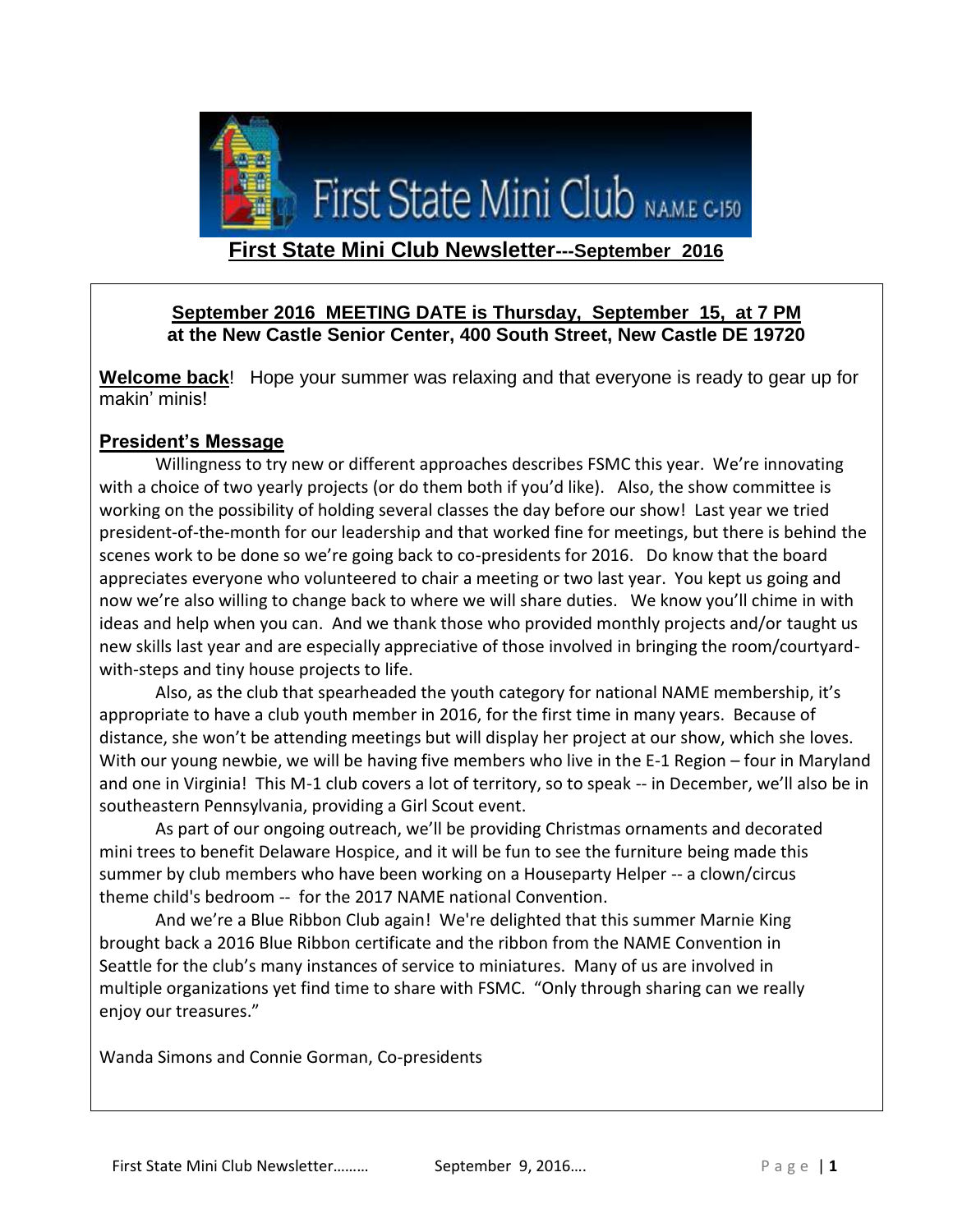## **Hospitality for the year**: Connie Gorman

- September—Lois Weyer, Diane Scheuer, Angie Phillips, Rose Gambacorta
- October—Connie Gorman, Marnie King, Wanda Simons
- November—Pat Deverell, Diane DeWalt, Marion Hogan, Joan Hoyt
- December—all bring, sign up
- January—Bonnie Kincaid, Susan Ross, Ruth Levin, Debbie Kostyk
- February—Grace Hayford, George Hoffman, Lucile Hoffman,Katheryn Mayberry
- March—Mary Ellen Raun, Leslie Shaffner, Kitch Sproat, Connie Gorman
- April—Lois Weyer, Rose Gambacorta, Diane Scheuer, Joan Hoyt
- May—all bring, sign up

### **CALENDAR of Mini Events coming up…ask around…there may be carpools going. Also check M-1 and E-1 Newsletter, available at NAME website.**

- **September 16-18, 2016**  NAME SmallScales Regional, *"Gals,Gangsters&Gatsby"* Greenville,SC
- November 4-6, **Philadelphia Miniaturia** at Cheery Hill Crowne Plaza.
- **Dec 3**.-- FSMC provides a Girl Scout program in Kennett Square, repeating the draped table and Mothers' day cookies and flowers. Lois Weyer is getting scouts registered. Please come to help. Last time, about 5 years ago, it included a talk about scale, use of tools, make draped table from 2 fabrics/Styrofoam cup, Fimo cookies on plate, paper punched flowers. Ideas for this time is to make a rag basket with strips of colorful fabric over wire and maybe Fimo fruit. Ideas??
- **Dec 17…E-1 Holiday Party at Bullock's Restaurant in Westminster…we are invited if we register by Nov 1!**
- **March 26, 2017…FSMC Show**
- **March 23-26, 2017**  Houseparty in Sacramento, CA, *"ABC's of Miniatures" A NAME Regional in* 1" +  $\frac{1}{4}$
- **July 27-30, 2017** NAME National Convention in the Mid-Atlantic *"Come to the Circus!"* Hilton Alexandria Mark Center Hotel, 5000 Seminary Road, Alexandria, VA. Please plan to come. Marnie is on the committee in Operations starting July 22<sup>nd</sup> (Pre Convention). This is as close as National gets to Delaware!...120 miles away. See Marnie for more.
- **October 2017**  Scranton Houseparty, *"Legends of Sleepy Hollow"* see NAME website…ask Wanda, who is on the committee
- **Spring 2018**  Louisville, KY Regional Houseparty, *"Jockeys and Juleps"*
- **July 2018**  NAME National Convention, *"Sweet Tea & Sunshine - a Southern Celebration"*  Embassy Suites, Charleston SC
- **September 2018**  Honolulu, HI Houseparty, *"My Hawaiian Souvenirs" …may be cancelled due to hotel costs and flights costs.*
- **November 15-18, 2018** Online Houseparty, *"Around the World in 8 Days"*

# **2016-7 FSMC Monthly Programs---**

## September 15, 2016

- Return the circus furniture you made this summer to Bonnie Kincaid and Susan Ross.
- Receive your membership cards from Angie Phillips
- Pick up kits for our yearly project...Tiny House (from Rose Gambacorta in Marnie's absence) or Foyer (from Angie Phillips) . Plan openings for next month cuttings.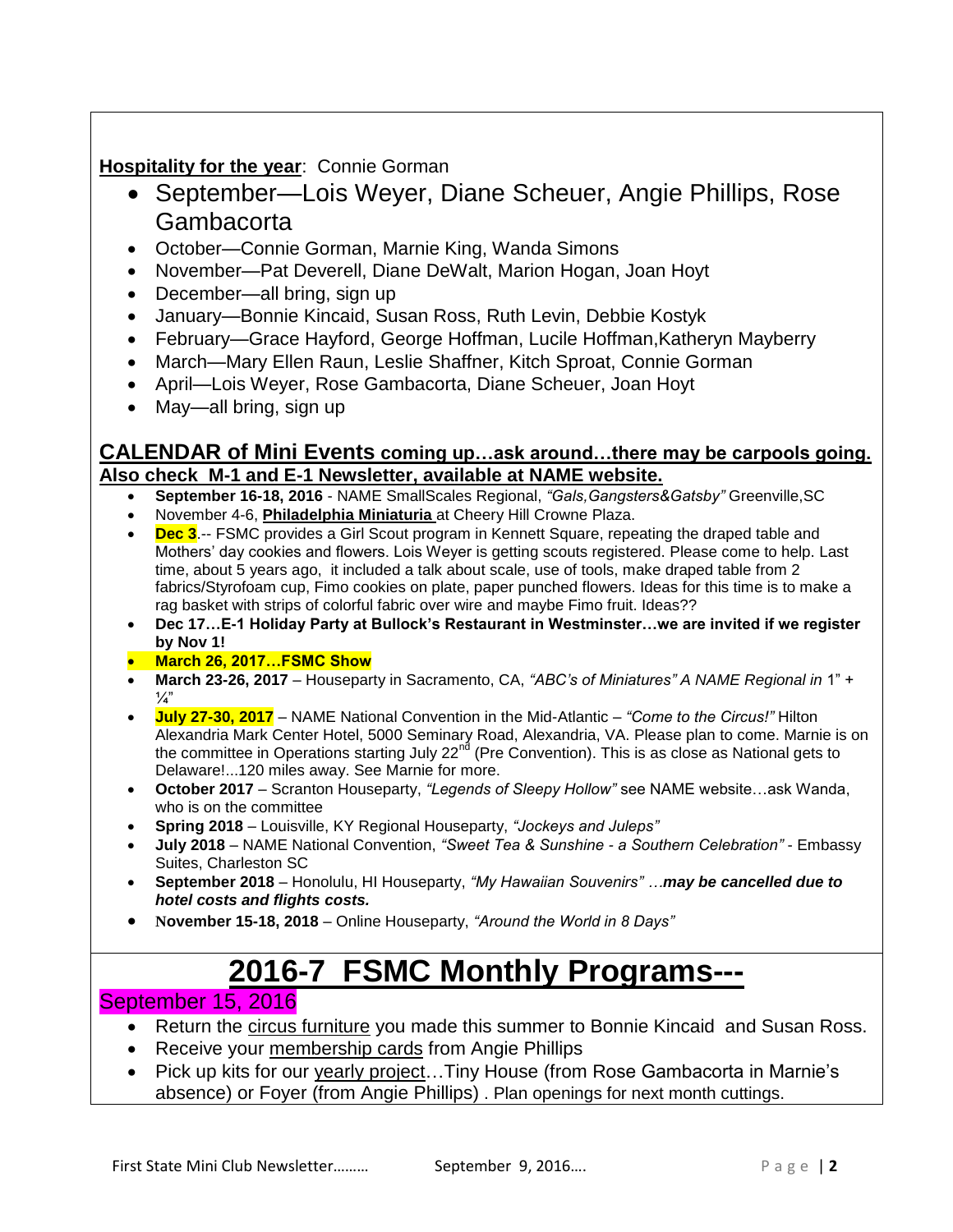- Pick up a 3" clear ornament with 2" opening to decorate for the Delaware Hospice which needs to be returned at the October meeting---(sign up from Rose Gambacorta for Marnie). Hospice will sell off of a 3' tree on a table they provide). Also tiny doll house trees if any one has supplies available.
- A Sharing Discussion: How to make vines (bring leaf punches, green painted paper, Woodland Scenics web and foam…green wire for stems.).

## October 20, 2016

- Return finished Ornaments or small decorated trees for Hospice to Marnie.
- Project: Learn how to cut gatorboard, use power saws (Diane Scheuer, Angie Phillips, Marnie King)
- Make a sample using Creative Paper Clay for walls, stone and brick flooring, steps, patios…Lois Weyer and Leslie Shaffner (who will have Rik Pierce's secrets and display)
- Show 'n Tell...bring any project that has paper clay for roofing material, flooring, stone, brick OR other methods to share
- Plan Girl Scout event for Dec 3

## November 17, 2016

 Project: Granite and Marbleizing…Marnie will provide primed wood suitable for a table top/bench top or your tiny house counter and columns (from cake decorating)…will have the real stone to work from with blues, peaches, greens, grays and golds…. They will be primed in cream (for light granite and marble) and black (for Verde Antique or Nordic Ice, which looks like blue butterflies on black, or dark gray granite). Marnie will share Bluette Maloney's faux techniques.

## December 15, 2016

- Party !
- Program...: piping white icing on cookies, cakes, gingerbread or for icicles. Cakes in all scales with circle and heart punches, foam sheets, nail art components…just wait! Your little people will party, too! Marnie will share Carl Bronsdon's techniques and ideas from the spring NJ Club Day.
- Show n Tell—bring desserts with piping in all scales

## January, 2017

- Address post cards for show
- Program: TBA

## February, 2017

 Totebag items for NAME 2017 in Arlington…"Come to the Circus". We have some circus posters based on the US stamps to frame with red flat toothpicks. We will cut and glue them to the card photos and bag them. We also will make canes with tiny monkeys on them…to hang at a vendors booth. If you have brown, tan, black or white pipe cleaners and 1/8" red ribbon for hats and bows to contribute, it would be appreciated! Marnie

We are accepting ideas for the rest of the year. Door prizes to make, help with the Houseparty Helper…

#### **2017 Yearly Project and Show 'n' Tell**

**Foyer** by Angie Phillips will be present for all to see…she shared it at our board meeting and it is fabulous….completely made from scratch. She made the patio from egg cartons, the black window grille from quilling and paint, carved both doors, and made the plant by painting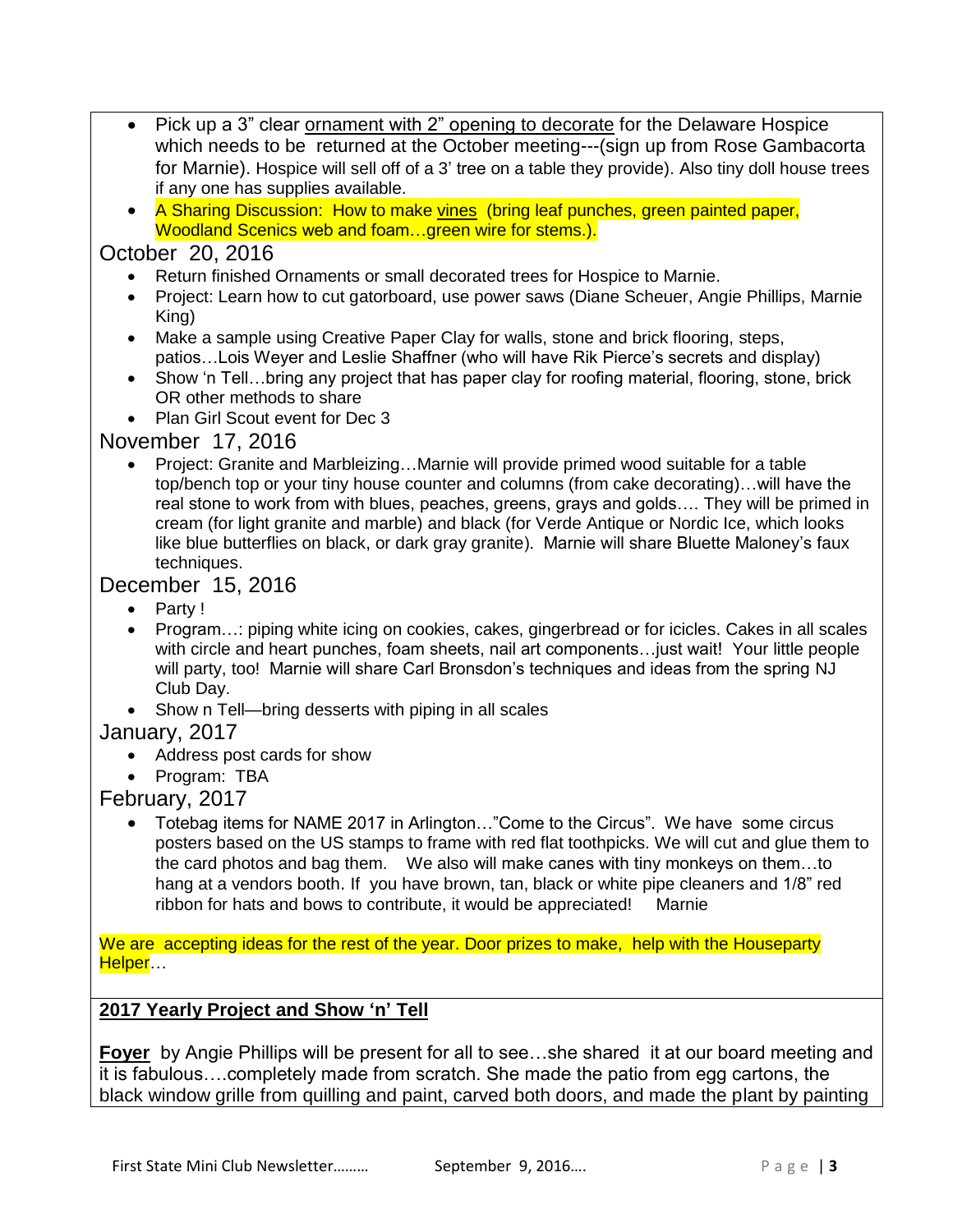pine cones. Just wait to see it! The kit is 10" x 10" x 10" and can extend out from the basic box about 6" as needed (vines, flower boxes, flags, fountains…Go crazy)

Her door she scratch built; the window grill is quilling!



**Tiny House** prototypes are by Bonnie Kincaid and Diane Scheuer. The kit will include the floorboard in 1" scale, 18" long x 8" wide in the kit, with wheel wells cut. You may make it shorter but not wider than 8.5". Window boxes can be removable. The footprint of your 1" display should stay under 28" square (for our show table planning). The roof can be removed but make the whole solid scene under 10  $\frac{1}{2}$ " high (the permanent base). For our show, consider raising your roof with 4 skewers (in your kit). A side may be hinged open or removed for viewing and the allowed table space of 28" should permit this. Additional sections can pull out or fold down from your structure…check out RV and mobile homes! Ideas are listed at [www.HGTV.com/TinyHouseBigLiving](http://www.hgtv.com/TinyHouseBigLiving) Diane, please bring back your wheels!

**Other supplies**….Tiny House and Foyer builders…..be ready for the free drawing at September meeting.. Lowest number drawn will pick first from many "kits" (all different)……supplies include banisters, windows, railings, shingles in 1" and ½" scale and mixed types (fish scale, hex, notched corners…) and more! Drawing continues 'til all is gone.

Bring any of your stuff to share too. Lois will have some free stuff and Dianealice will have wallpaper for \$.50 a sheet.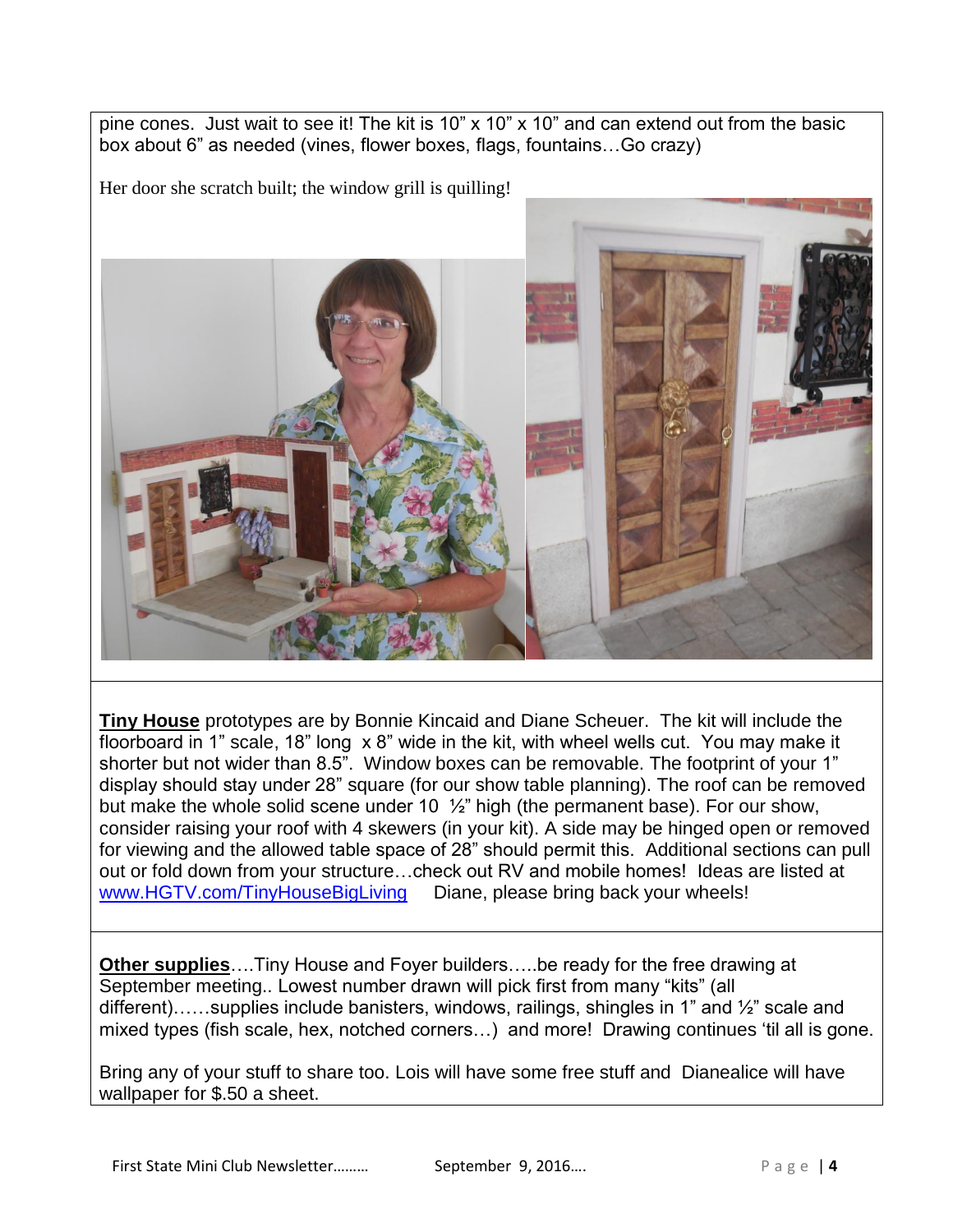## **FSMC Outing to see a REAL Tiny House Wanda's ex-daughter-inlaw's house**

## **Joan Hoyt said:**

*The tiny house was very compact, but it had a lot of storage places. It was smaller than I imagined and it did not have a kitchen or bathroom. It probably could be towed with a large car or small truck, like a camper. It did open my eyes at the opportunities for multi-use components for my tiny house.*

## **NAME update (letter to Presidents):**

Our club has been awarded the Blue Ribbon Club for 6 years straight. (President sends in form every year). Clubs nationwide have remained about the same number. For 2015, NAME has received 114% income, spent 104% and had a profit of \$25,000. The Gazette will have the past 5 years put on line soon but only to members for the last 2 years. The tortoise and hare race earned over \$9,000, with about 187 bought for each category. No winners were from DE….too bad.

## **FACEBOOK Deb Kostyk**

Please send me pictures of our mini world to put on Facebook. Check out our page!

## **BIRTHDAYS** for the fall:

August: Lois Weyer…Aug 31 September: Pat Deverell…Sept 10 Wanda Simons….Sept 10 Gale Euchner….Sept 28

## **SUNSHINE** DianeAlice Scheuer

Enjoy your special day!

And Many Mini more!

Happy Birthday!!

Just doesn't seem right calling this the 'sunshine' column this month.

 On July 8th, Debbie Kostyk's brother, Russell Verticelli, lost his long battle with liver cancer. Our thoughts and sympathy are with you Debbie.

 Then on August 9th, we read where Dolores Marie Richardson passed away in Florida. "Dory" was a past president of First State Mini Club 8/94 thru 5/96. Sympathies also to her daughter, Debbie Fink, also a past member of FSMC.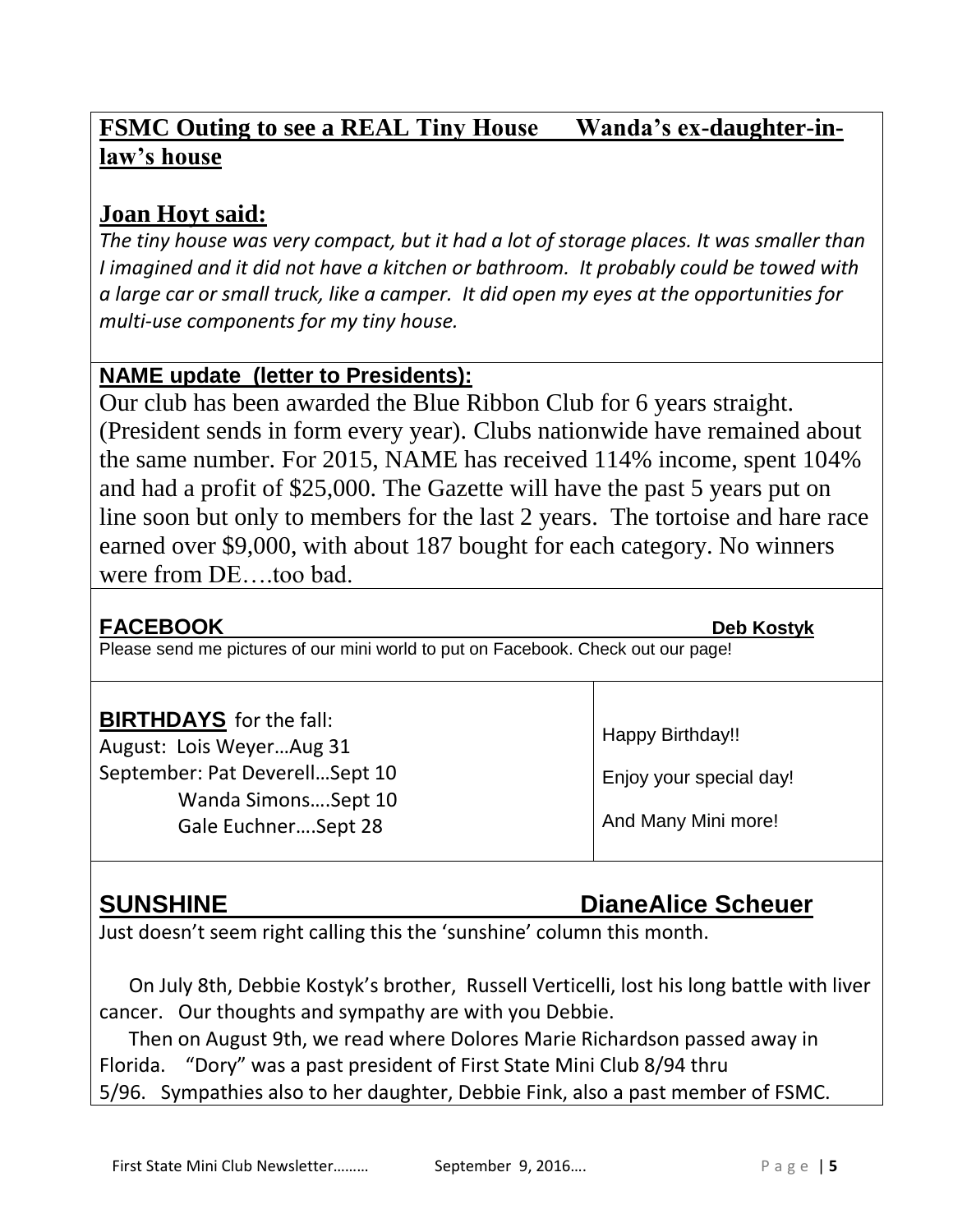George Hoffman has had a challenging summer with "his ticker." We wish him and Lucile well!

 And on the 'up'side: Angie Phillips husband, Ernie, is doing well after spending five days in the hospital suffering with a bacterial infection.

## **OUTREACH Matrice COUTREACH Matrice COUTREACH Matrice Countrie King**

**Iron Hill Museum** The museum has its new building up and running. Plans will develop the old museum building, for the anthropology of the area after it is restored. There will be about 6 miniature scenes depicting the eras, downsizing, repairing and creating them for portability and use in classrooms as well as at the museum. They have several Native American scenes, a black smith shop, and PaleoIndians attacking a mastodon…all needing refurbishment. Still to be made are a smelting building, Revolutionary camp cooking fire, and children playing on 20s-50s playground (swing, teeter-totter, marbles…). Anyone want to help with the minis? Great way to have miniatures seen! See Marnie.

**New Sweden Centre** held "SpringFest," with Kalmar Nyckel Foundation and other Swedish groups, April 17, 2017 on a glorious sunny warm Sunday. We will repeat this, hoping to expand it on April 30, 2017. Events and vendors blended history and hands-on activities, tours of the Kalmar Nyckel ship and new museum, food, and our group! We will have a free FSMC table while seeing other groups from historical cites…If you would like to know about our tri-state area's history, please come to it and even help at our table. Thank you to Bonnie Kincaid, George and Lucile Hoffman. And Wanda Simons, helping in previous years.

**Girl Scouts** See under Calendar for Dec 3 event. From a draped table of previous years, we might consider adding a rag basket and fruit instead of cookies.

Directions for a 1" rag basket. You take quilting cotton scraps in coordinated colors in patterns, one light tone, one medium and one dark, each about 3/4" x 4 to 5". You need about 10" of wire, about 28 gauge. You put tacky on the first 2" of a fabric strip (light or medium tone) and wrap the fabric diagonally over the wire. Some glue will seep through and you want that. Add glue to remaining strip and finish wrapping with only about a 1/4" overlap; repeat with the light fabric and then remaining fabric strip. Don't let it dry until you finish this basket. Find a form such as a lipstick tube or a medicine bottle for a bigger fruit basket. Cover form with foil, with bottom smoothly covered. Start making a tight coil with the covered wire to be the bottom of the basket. Force it into a coil and when it is the size of the bottom of the form, start wrapping evenly up the side of the container, about 3/4" or so. Don't leave any gaps. When you have about 3/4" up the side of the form, stop at the final 2" end. This will be turned to make the handle, which you will slip inside of the basket soon. You slide the basket off the form and force the layers to stick together. You can use the foil to help hold the layers together while it dries. Add glue if necessary between layers and hold it so the layers stay together. Get the handle inside and glue. Remove foil carefully.

Voila! Great Colonial accessory in a mini kitchen for flowers, by an easy chair filled with balls of yarn, mail, fruit, toys...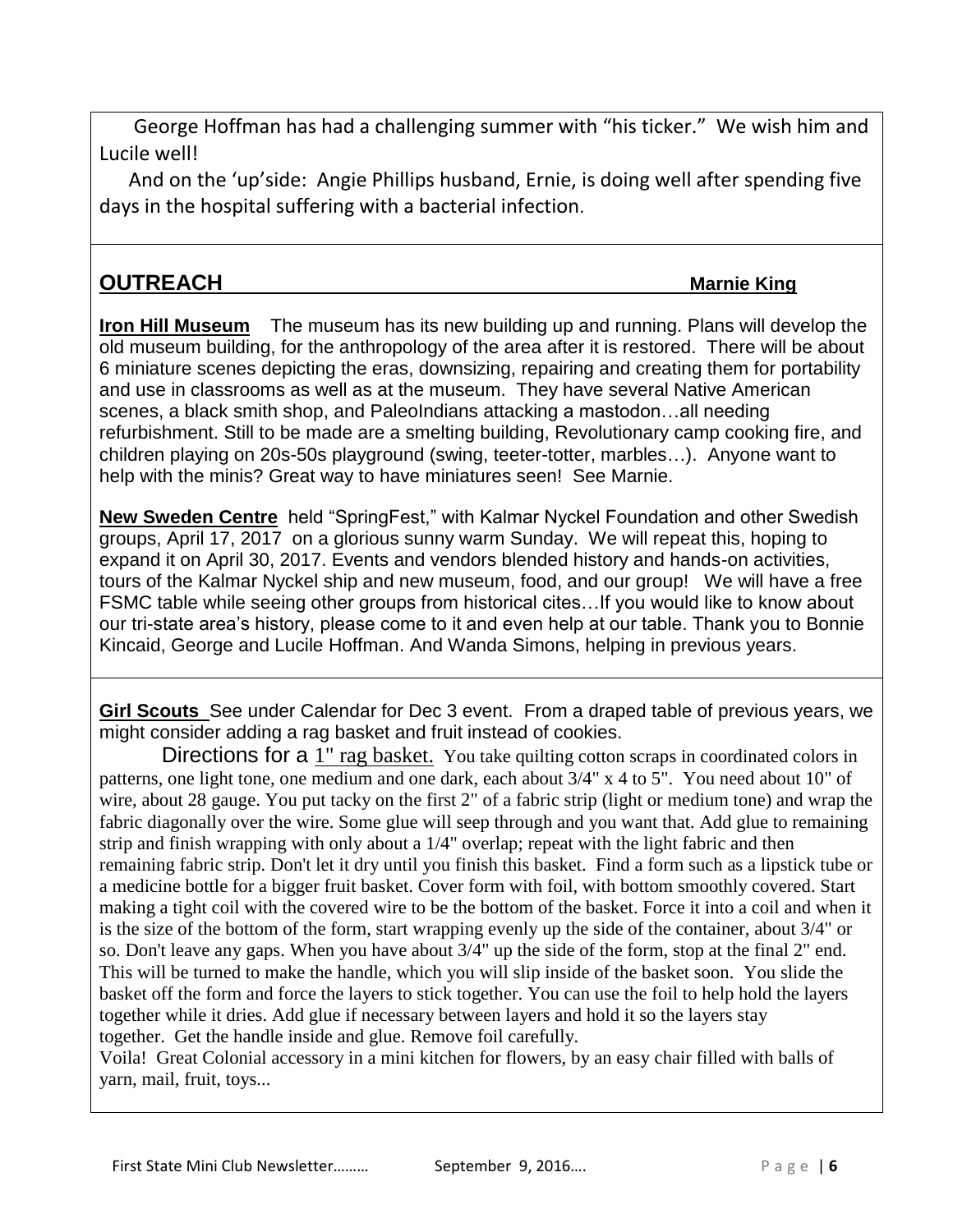**Circus Bedroom for NAME 2017**…chaired by Bonnie and Susan…Kits to make furniture need to be made and returned ASAP. Please look for toys or other circus items for a child's room, 1" scale. Since the committee is from Westminster MD for the Alexandria convention, we want to contribute. Here is Lois Weyer's muscleman clothes rack and elephant table!



Dear Clubs & individuals,

 Philadelphia Miniaturia is hosting a special exhibit which is sponsored by Philadelphia Miniaturia and Miniature Collector magazine. Together we cordially invite individuals and clubs to exhibit their room boxes, covered vignettes and dollhouses at the annual Philadelphia Miniaturia Show and Sale. Each exhibitor will receive one complimentary admission to Philadelphia Miniaturia for either Saturday or Sunday.

 Show attendees will select winners via People's Choice ballots in two categories: group exhibit as well as individual exhibit. The winning exhibitors will receive ribbons from Miniature Collector magazine. Please bring your display to Crystal Ballroom 2 & 3, on the first floor, directly opposite the main Ballroom, on Friday night, November 4th between 4:00 and 7:00 PM. This is the only time your exhibit will be accepted, since the exhibit will open on Saturday morning. If your display is electrified, please bring your own transformer and extension cords. Please bring a box to be used as a riser for your display and fabric to cover the box.

 You will need to pick up your exhibit on Sunday between 3 and 4 PM. Please register at this link [http://www.philadelphiaminiaturia.com/special\\_exhibit\\_form.html](http://www.philadelphiaminiaturia.com/special_exhibit_form.html)

Thank you, Ron Smith Exhibit Coordinator

Attention FSMC---We have done this in the past and I will be glad to do set up Friday and coordinate Sunday pick up. How about we enter our Exhibit NAME Day Windows from last year? Let me know and we could start collecting them at the October meeting. Exhibit other things too. Marnie